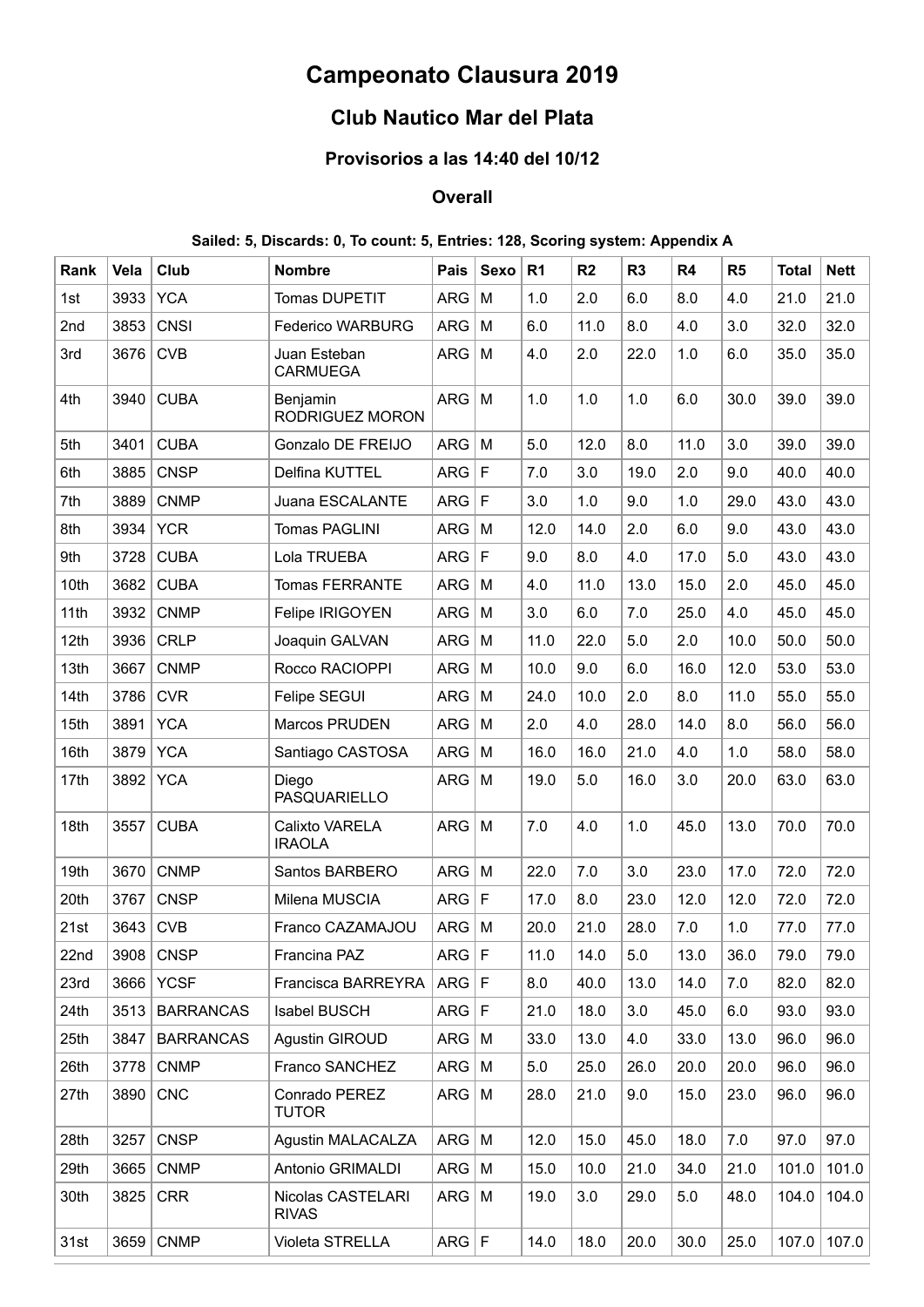| Rank | Vela | Club                    | <b>Nombre</b>                                      | Pais         | Sexo        | R <sub>1</sub>     | R2                 | R <sub>3</sub>     | R4                 | R5                 | <b>Total</b> | <b>Nett</b> |
|------|------|-------------------------|----------------------------------------------------|--------------|-------------|--------------------|--------------------|--------------------|--------------------|--------------------|--------------|-------------|
| 32nd | 3903 | <b>YCA</b>              | Juana ROTHER                                       | ARG          | $\mathsf F$ | 65.0<br><b>UFD</b> | 5.0                | 15.0               | 22.0               | 2.0                | 109.0        | 109.0       |
| 33rd | 3099 | CVLM/<br><b>OPTINIC</b> | Malena BERNAUD                                     | ARG F        |             | 6.0                | 65.0<br><b>UFD</b> | 25.0               | 9.0                | 5.0                | 110.0        | 110.0       |
| 34th | 3850 | <b>YCR</b>              | Francisco MAROTTA                                  | <b>ARG</b>   | M           | 35.0               | 20.0               | 10.0               | 19.0               | 26.0               | 110.0        | 110.0       |
| 35th | 3752 | <b>CRR</b>              | <b>Bruno ROMER</b>                                 | ARG          | M           | 14.0               | 47.0               | 33.0               | 9.0                | 8.0                | 111.0        | 111.0       |
| 36th | 3943 | <b>YCA</b>              | Agustina ARGÜELLES                                 | ARG          | l F         | 13.0               | 29.0               | 12.0               | 31.0               | 28.0               | 113.0        | 113.0       |
| 37th | 3913 | <b>CVB</b>              | Valentino LANNIA                                   | <b>ARG</b>   | M           | 22.0               | 7.0                | 11.0               | 10.0               | 65.0<br><b>BFD</b> | 115.0        | 115.0       |
| 38th | 3812 | <b>CRLP</b>             | <b>Felipe Andres</b><br><b>WENZEL</b>              | <b>ARG</b>   | M           | 26.0               | 17.0               | 25.0               | 29.0               | 18.0               | 115.0        | 115.0       |
| 39th | 3612 | <b>CNSP</b>             | Francisco GOMEZ                                    | <b>ARG</b>   | M           | 44.0               | 26.0               | 11.0               | 18.0               | 19.0               | 118.0        | 118.0       |
| 40th | 3863 | <b>CNMP</b>             | Charo MOSQUERA                                     | ARG F        |             | 18.0               | 16.0               | 29.0               | 32.0               | 24.0               | 119.0        | 119.0       |
| 41st | 3946 | <b>CNV</b>              | Mora MORO                                          | ARG F        |             | 34.0<br><b>RDG</b> | 12.0<br><b>RDG</b> | 18.0<br><b>RDG</b> | 21.0               | 35.0               | 120.0        | 120.0       |
| 42nd | 3923 | <b>YCA</b>              | Julia PANTIN                                       | ARG          | $\mathsf F$ | 35.0               | 19.0               | 7.0                | 24.0               | 36.0               | 121.0        | 121.0       |
| 43rd | 3595 | <b>CNSI</b>             | <b>Tomas TRAVAGLINI</b>                            | ARG          | M           | 10.0               | 41.0               | 36.0               | 21.0               | 15.0               | 123.0        | 123.0       |
| 44th | 3762 | <b>BARRANCAS</b>        | Joaquin RESTAINO                                   | <b>ARG</b>   | M           | 32.0               | 40.0               | 30.0               | 3.0                | 21.0               | 126.0        | 126.0       |
| 45th | 3839 | <b>CNC</b>              | <b>Benjamin DOTTORI</b>                            | <b>ARG</b>   | M           | 42.0               | 31.0               | 26.0               | 17.0               | 10.0               | 126.0        | 126.0       |
| 46th | 3873 | <b>CVB</b>              | Joaquin MENDEZ<br><b>CASARIEGO</b>                 | <b>ARG</b>   | M           | 17.0               | 24.0               | 41.0               | 29.0               | 23.0               | 134.0        | 134.0       |
| 47th | 3772 | <b>CVR</b>              | Manuela NOE                                        | ARG F        |             | 36.0               | 26.0               | 18.0               | 23.0               | 32.0               | 135.0        | 135.0       |
| 48th | 3844 | <b>CNSE</b>             | Ignacio DEL PERO                                   | ARG          | M           | 41.0               | 20.0               | 23.0               | 38.0               | 14.0               | 136.0        | 136.0       |
| 49th | 3602 | <b>YCA</b>              | Francisco BIANCHI                                  | ARG          | M           | 65.0<br><b>UFD</b> | 6.0                | 43.0               | 5.0                | 22.0               | 141.0        | 141.0       |
| 50th | 3141 | <b>CUBA</b>             | Francisco WEISZ                                    | ARG          | M           | 13.0               | 30.0               | 44.0               | 28.0               | 26.0               | 141.0        | 141.0       |
| 51st |      |                         | 3722 CVLM/OPTINIC Luciano Ezequiel<br><b>FOUCE</b> | $ARG$ M      |             | 65.0<br><b>UFD</b> | 13.0               | 19.0               | 26.0               | 22.0               | 145.0        | 145.0       |
| 52nd | 3581 | OPTINIC/CVLM            | Diego MARTINEZ                                     | $ARG$   M    |             | 37.0               | 23.0               | 15.0               | 37.0               | 37.0               | 149.0        | 149.0       |
| 53rd | 3840 | <b>CNC</b>              | Felipe DOTTORI                                     | $ARG$ M      |             | 20.0               | 52.0               | 48.0               | 11.0               | 19.0               | 150.0        | 150.0       |
| 54th | 3874 | <b>YCA</b>              | Lucas MONES RUIZ                                   | ARG          | M           | 28.0               | 34.0               | 16.0               | 47.0               | 27.0               | 152.0        | 152.0       |
| 55th | 3947 | <b>YCA</b>              | Joaquin BLOUSSON                                   | ARG          | M           | 26.0               | 58.0               | 46.0               | 7.0                | 16.0               | 153.0        | 153.0       |
| 56th | 3929 | <b>CNVC</b>             | Luca BOLZANI                                       | ARG          | M           | 15.0               | 37.0               | 24.0               | 12.0               | 65.0<br><b>BFD</b> | 153.0        | 153.0       |
| 57th | 3831 | <b>YCR</b>              | Segundo GARCIA                                     | $ARG \mid M$ |             | 46.0               | 12.0               | 41.0               | 22.0               | 33.0               | 154.0        | 154.0       |
| 58th | 3775 | <b>CRSN</b>             | Feliciano FRIAS                                    | $ARG \mid M$ |             | 39.0               | 28.0               | 32.0               | 25.0               | 30.0               | 154.0        | 154.0       |
| 59th | 3619 | <b>CNSE</b>             | Octavio ORFALI                                     | $ARG$   M    |             | 65.0<br><b>UFD</b> | 24.0               | 40.0               | 13.0               | 16.0               | 158.0        | 158.0       |
| 60th | 3624 | <b>YC STA FE</b>        | Emilia BAIALARDO                                   | ARG F        |             | 8.0                | 43.0               | 52.0               | 24.0               | 32.0               | 159.0        | 159.0       |
| 61st | 3808 | <b>CNMP</b>             | Salvador IOVINE                                    | $ARG$   M    |             | 38.0               | 15.0               | 12.0               | 65.0<br><b>UFD</b> | 29.0               | 159.0        | 159.0       |
| 62nd | 3920 | <b>CRSN</b>             | Ivo GARINO                                         | $ARG \mid M$ |             | 30.0               | 17.0               | 33.0               | 16.0               | 65.0<br><b>UFD</b> | 161.0        | 161.0       |
| 63rd | 3405 | <b>BARRANCAS</b>        | Milena PADOVANI                                    | ARG F        |             | 27.0               | 31.0               | 46.0               | 27.0               | 31.0               | 162.0        | 162.0       |
| 64th | 3791 | <b>CNMP</b>             | Manuel ERRALDE                                     | $ARG$ M      |             | 45.0               | 28.0               | 17.0               | 41.0               | 34.0               | 165.0        | 165.0       |
| 65th | 3750 | <b>YCA</b>              | Rocio GUAGLIANONE                                  | ARG F        |             | 23.0               | 27.0               | 35.0               | 35.0               | 45.0               | 165.0        | 165.0       |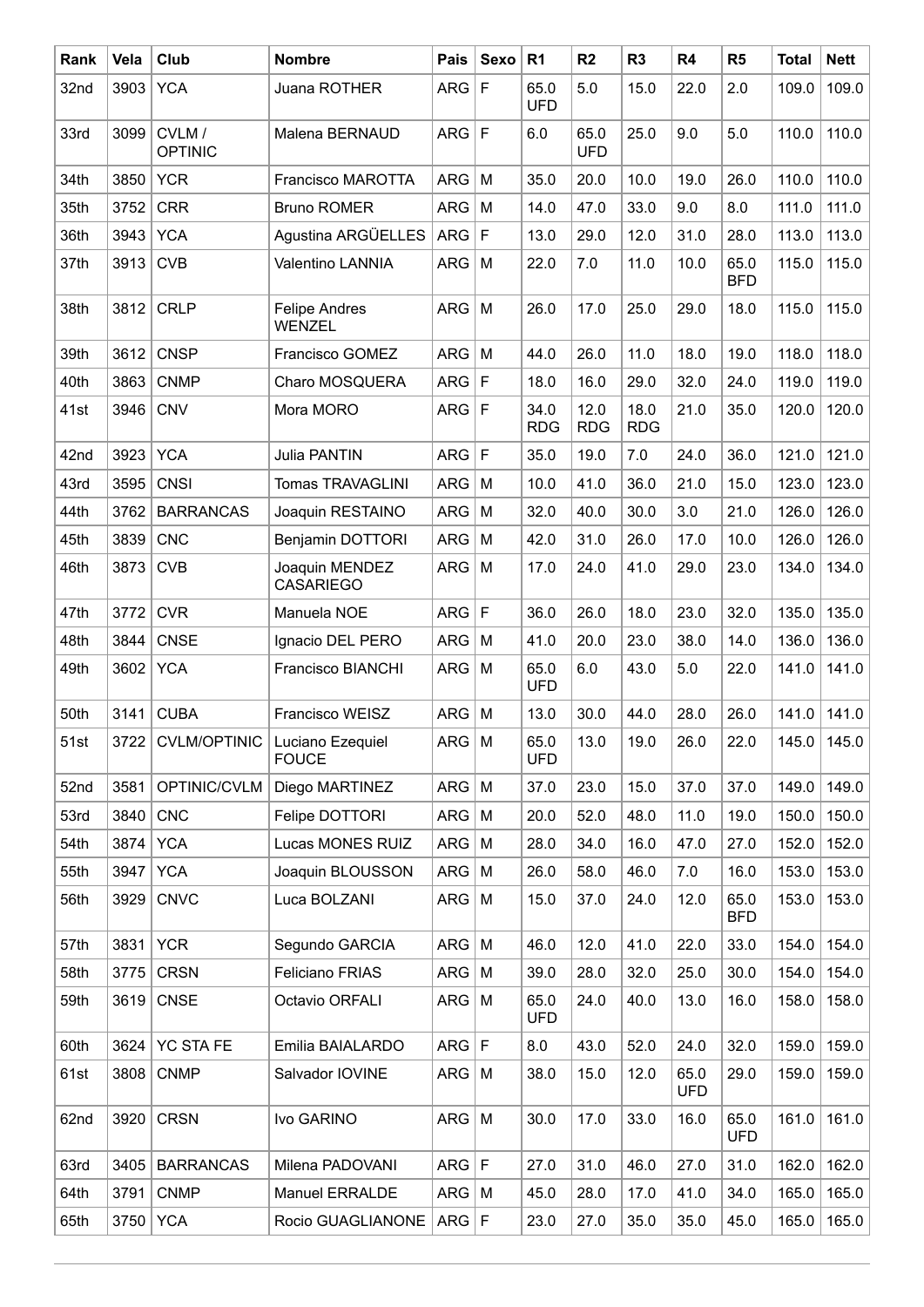| Rank | Vela | Club        | <b>Nombre</b>                        | Pais         | Sexo        | R <sub>1</sub>     | R <sub>2</sub>     | R <sub>3</sub>     | R4                 | R <sub>5</sub>     | <b>Total</b> | <b>Nett</b> |
|------|------|-------------|--------------------------------------|--------------|-------------|--------------------|--------------------|--------------------|--------------------|--------------------|--------------|-------------|
| 66th |      | 3916 YCA    | Olivia RIESGO                        | <b>ARG</b>   | $\mathsf F$ | 40.0               | 9.0                | 10.0               | 65.0<br><b>UFD</b> | 42.0               | 166.0        | 166.0       |
| 67th | 3937 | <b>YCA</b>  | Nicole DE LEONE                      | <b>ARG</b>   | $\mathsf F$ | 34.0               | 22.0               | 35.0               | 37.0               | 40.0               | 168.0        | 168.0       |
| 68th | 3915 | <b>YCR</b>  | Facundo PELLEJERO                    | ARG          | M           | 29.0               | 42.0               | 34.0               | 26.0               | 42.0               | 173.0        | 173.0       |
| 69th | 3930 | <b>CUBA</b> | Juan Ignacio CRESPO                  | $ARG$ M      |             | 65.0<br><b>UFD</b> | 23.0               | 14.0               | 39.0               | 33.0               | 174.0        | 174.0       |
| 70th | 3896 | <b>CVB</b>  | Julieta BENEDETTO                    | <b>ARG</b>   | F           | 29.0               | 65.0<br><b>DSQ</b> | 32.0               | 10.0               | 39.0               | 175.0        | 175.0       |
| 71st | 3589 | <b>CRSN</b> | Isabella INFANTINO                   | <b>ARG</b>   | $\mathsf F$ | 24.0               | 44.0               | 38.0               | 49.0               | 25.0               | 180.0        | 180.0       |
| 72nd | 3243 | <b>CVR</b>  | Marco BRUNETTI                       | ARG          | M           | 40.0               | 56.0               | 36.0               | 32.0               | 17.0               | 181.0        | 181.0       |
| 73rd | 3798 | <b>CUBA</b> | Nicolas PALAZON                      | <b>ARG</b>   | M           | 25.0               | 27.0               | 65.0<br><b>DNC</b> | 28.0               | 37.0               | 182.0        | 182.0       |
| 74th | 3132 | <b>CVR</b>  | Daphne PIERSON                       | ARG F        |             | 31.0               | 19.0               | 24.0               | 65.0<br><b>UFD</b> | 44.0               | 183.0        | 183.0       |
| 75th | 3677 | <b>CVB</b>  | Malena CARMUEGA                      | ARG F        |             | 18.0               | 65.0<br><b>UFD</b> | 22.0               | 65.0<br><b>UFD</b> | 14.0               | 184.0        | 184.0       |
| 76th | 3939 | <b>YCA</b>  | <b>Felix LLAURO</b>                  | <b>ARG</b>   | M           | 16.0               | 29.0               | 65.0<br><b>DNC</b> | 30.0               | 44.0               | 184.0        | 184.0       |
| 77th | 3842 | <b>YCA</b>  | Franco BLOUSSON                      | ARG          | M           | 30.0               | 49.0               | 65.0<br><b>DNC</b> | 31.0               | 11.0               | 186.0        | 186.0       |
| 78th | 3591 | <b>CRLP</b> | Catalina VERNA                       | ARG F        |             | 9.0                | 34.0               | 14.0               | 65.0<br><b>UFD</b> | 65.0<br><b>UFD</b> | 187.0        | 187.0       |
| 79th | 3861 | <b>YCR</b>  | Franco PAGLINI                       | $ARG \mid M$ |             | 23.0               | 25.0               | 38.0               | 40.0               | 65.0<br><b>BFD</b> | 191.0        | 191.0       |
| 80th | 3719 | <b>YCSF</b> | Ema CAPUTTO                          | <b>ARG</b>   | F           | 36.0               | 32.0               | 37.0               | 46.0               | 40.0               | 191.0        | 191.0       |
| 81st | 3583 | <b>YCA</b>  | Pedro BIANCHI                        | ARG          | M           | 27.0               | 45.0               | 44.0               | 53.0               | 24.0               | 193.0        | 193.0       |
| 82nd | 3717 | <b>CNMP</b> | Josefina CAPIZZANO                   | ARG          | $\mathsf F$ | 34.0               | 39.0               | 30.0               | 65.0<br><b>UFD</b> | 28.0               | 196.0        | 196.0       |
| 83rd | 3734 | <b>CVB</b>  | Ramon FRENE                          | <b>ARG</b>   | M           | 48.0               | 30.0               | 17.0               | 65.0<br><b>UFD</b> | 38.0               | 198.0        | 198.0       |
| 84th |      | 3755 CNSP   | Juan Bartolome CHA<br><b>VACCARI</b> | $ARG \mid M$ |             | 47.0               | 37.0               | 34.0               | 33.0               | 50.0               | 201.0        | 201.0       |
| 85th |      | 3743 YCA    | Simon BECCAR<br><b>VARELA</b>        | $ARG \mid M$ |             | 2.0                | 46.0               | 65.0<br><b>DNC</b> | 27.0               | 65.0<br><b>UFD</b> | 205.0        | 205.0       |
| 86th | 3535 | <b>CNN</b>  | Galo ALVAREZ<br>MILLET               | $ARG \mid M$ |             | 47.0               | 55.0               | 50.0               | 38.0               | 15.0               | 205.0        | 205.0       |
| 87th | 3331 | <b>YCSF</b> | Maria Paz<br><b>FERRONATO</b>        | ARG F        |             | 38.0               | 51.0               | 42.0               | 41.0               | 34.0               | 206.0        | 206.0       |
| 88th |      | 3810 CNMP   | Manuel MARCOZZI                      | $ARG$   M    |             | 41.0               | 42.0               | 65.0<br><b>DNC</b> | 35.0               | 27.0               | 210.0        | 210.0       |
| 89th |      | 3922 YCA    | Celeste PARINI                       | ARG F        |             | 39.0               | 41.0               | 39.0               | 55.0               | 39.0               | 213.0        | 213.0       |
| 90th | 3603 | <b>CUBA</b> | Tomás Bautista ELÍAS                 | $ARG$ M      |             | 50.0               | 48.0               | 31.0               | 34.0               | 54.0               | 217.0        | 217.0       |
| 91st |      | 3133 CUBA   | Victoria Maria<br><b>VANNEY</b>      | ARG F        |             | 49.0               | 33.0               | 20.0               | 65.0<br><b>UFD</b> | 53.0               | 220.0        | 220.0       |
| 92nd |      | 3927 YCA    | Delfina VILARNOVO                    | ARG F        |             | 65.0<br><b>UFD</b> | 32.0               | 65.0<br><b>DNC</b> | 19.0               | 41.0               | 222.0        | 222.0       |
| 93rd | 3856 | <b>CVB</b>  | Julieta BERINI                       | ARG F        |             | 43.0               | 45.0               | 47.0               | 43.0               | 46.0               | 224.0        | 224.0       |
| 94th | 3471 | <b>CNSE</b> | <b>Bianca MENINI</b>                 | ARG F        |             | 21.0               | 36.0               | 40.0               | 65.0<br><b>UFD</b> | 65.0<br><b>UFD</b> | 227.0        | 227.0       |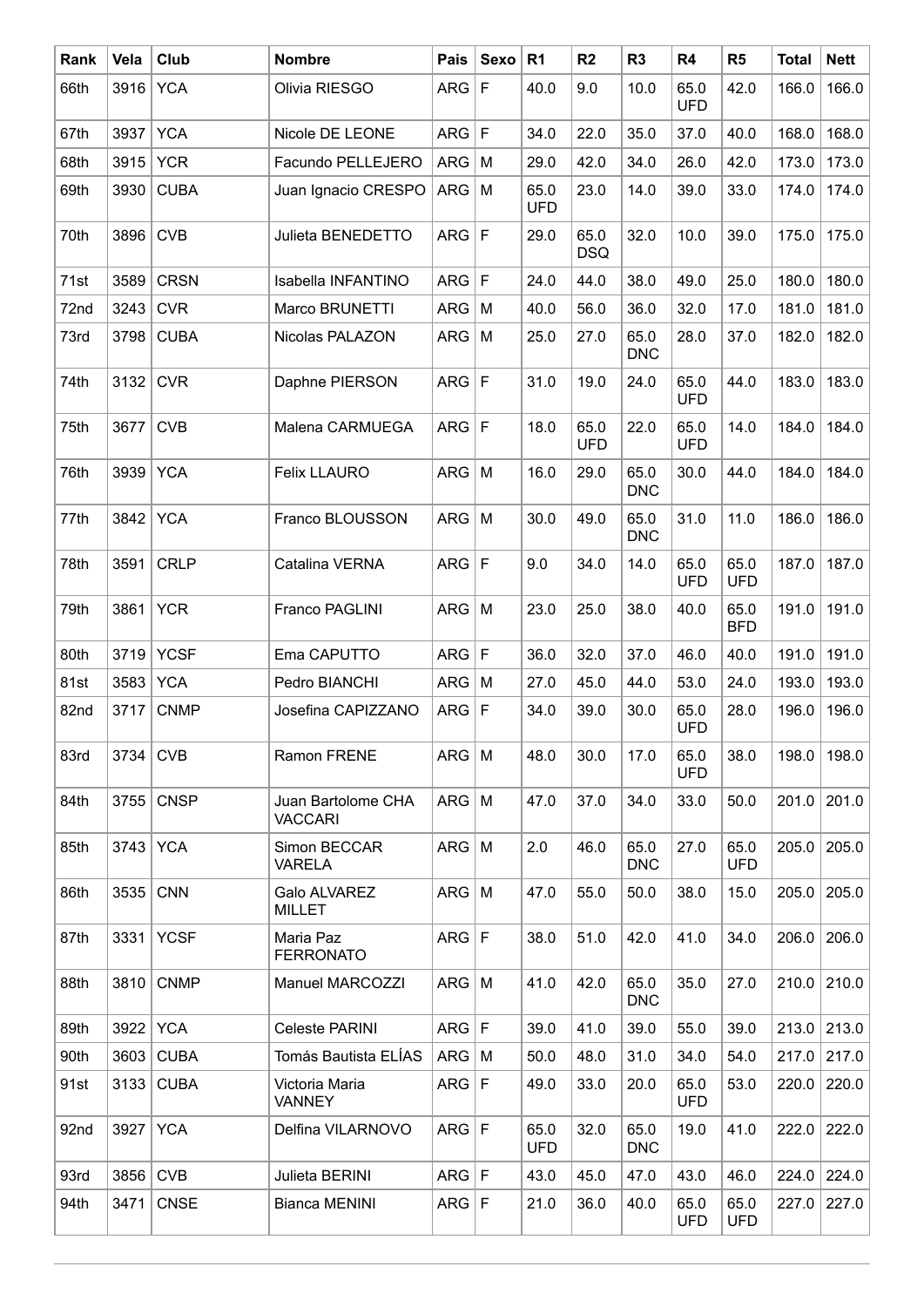| Rank  | Vela | Club             | <b>Nombre</b>                            | Pais         | Sexo        | R <sub>1</sub>     | R <sub>2</sub>     | R <sub>3</sub>     | R4                 | R <sub>5</sub>     | <b>Total</b> | <b>Nett</b> |
|-------|------|------------------|------------------------------------------|--------------|-------------|--------------------|--------------------|--------------------|--------------------|--------------------|--------------|-------------|
| 95th  | 3701 | <b>CVR</b>       | Sebastian GALLI                          | <b>ARG</b>   | M           | 37.0               | 33.0               | 27.0               | 65.0<br><b>UFD</b> | 65.0<br><b>UFD</b> | 227.0        | 227.0       |
| 96th  | 3212 | <b>CVB</b>       | Francisco<br><b>ESCOFFIER</b>            | <b>ARG</b>   | M           | 51.0               | 54.0               | 31.0               | 44.0               | 47.0               | 227.0        | 227.0       |
| 97th  | 3711 | <b>YCCN</b>      | Jose Maria<br><b>CAGLIOLO MACAGNI</b>    | <b>ARG</b>   | M           | 65.0<br><b>UFD</b> | 39.0               | 53.0               | 36.0               | 35.0               | 228.0        | 228.0       |
| 98th  | 3470 | <b>YCA</b>       | Ivo ZUVIC                                | <b>ARG</b>   | M           | 31.0               | 57.0               | 54.0               | 49.0               | 45.0               | 236.0        | 236.0       |
| 99th  | 2942 | <b>CRSN</b>      | Angeline DE<br><b>DOMENICO</b>           | <b>ARG</b>   | $\mathsf F$ | 54.0               | 50.0               | 65.0<br><b>DNC</b> | 20.0               | 48.0               | 237.0        | 237.0       |
| 100th | 3672 | <b>CUBA</b>      | Clara SPRUNGLI                           | <b>ARG</b>   | $\mathsf F$ | 32.0               | 65.0<br><b>DNC</b> | 65.0<br><b>DNC</b> | 47.0               | 31.0               | 240.0        | 240.0       |
| 101st | 3703 | <b>YCA</b>       | Lucas COZAR                              | <b>ARG</b>   | M           | 49.0               | 47.0               | 51.0               | 44.0               | 52.0               | 243.0        | 243.0       |
| 102nd | 3504 | <b>CVR</b>       | Francisco WIDEL                          | ARG          | M           | 55.0               | 54.0               | 37.0               | 51.0               | 47.0               | 244.0        | 244.0       |
| 103rd | 3070 | <b>CRLP</b>      | Juan Ignacio<br><b>BOROBIA PEDERIVA</b>  | <b>ARG</b>   | M           | 33.0               | 56.0               | 49.0               | 42.0               | 65.0<br><b>BFD</b> | 245.0        | 245.0       |
| 104th | 3898 | <b>CVB</b>       | <b>Guadalupe IRIBERRI</b>                | <b>ARG</b>   | $\mathsf F$ | 46.0               | 50.0               | 39.0               | 65.0<br><b>UFD</b> | 46.0               | 246.0        | 246.0       |
| 105th | 3822 | <b>YCR</b>       | Franco RUBIN                             | <b>ARG</b>   | M           | 65.0<br><b>UFD</b> | 53.0               | 65.0<br><b>DNC</b> | 46.0               | 18.0               | 247.0        | 247.0       |
| 106th | 3774 | <b>CRSN</b>      | Valentino DE<br><b>DOMENICO</b>          | <b>ARG</b>   | M           | 65.0<br><b>UFD</b> | 38.0               | 45.0               | 48.0               | 51.0               | 247.0        | 247.0       |
| 107th | 3458 | <b>CUBA</b>      | Nicolas Augusto<br><b>GAVALDA</b>        | <b>ARG</b>   | M           | 45.0               | 48.0               | 65.0<br><b>DNC</b> | 40.0               | 49.0               | 247.0        | 247.0       |
| 108th | 3648 | <b>BARRANCAS</b> | Faustina BUSCH                           | <b>ARG</b>   | l F         | 65.0<br><b>UFD</b> | 35.0               | 18.0               | 65.0<br><b>UFD</b> | 65.0<br><b>UFD</b> | 248.0        | 248.0       |
| 109th | 3558 | <b>CVR</b>       | Luca MAIO                                | <b>ARG</b>   | M           | 52.0               | 51.0               | 65.0<br><b>DNC</b> | 43.0               | 38.0               | 249.0        | 249.0       |
| 110th | 2696 | <b>CVB</b>       | Alexander MICCICHE                       | <b>ARG</b>   | M           | 42.0               | 53.0               | 42.0               | 56.0               | 56.0               | 249.0        | 249.0       |
| 111th |      | $3864$ CRR       | <b>Blas VARON AMATO</b>                  | $ARG \mid M$ |             | 65.0<br><b>UFD</b> | 49.0               | 47.0               | 39.0               | 51.0               |              | 251.0 251.0 |
| 112th |      | 3878 YCA         | Facundo PANAL                            | $ARG \mid M$ |             | 65.0<br><b>UFD</b> | 36.0               | 65.0<br><b>DNC</b> | 36.0               | 50.0               | 252.0        | 252.0       |
| 113th |      | 3876 CNO         | Amalia Catalina<br><b>AREVALO PETRIZ</b> | ARG F        |             | 25.0               | 35.0               | 65.0<br><b>DNC</b> | 65.0<br><b>DNC</b> | 65.0<br><b>DNC</b> | 255.0        | 255.0       |
| 114th |      | 3917 YCA         | Tomas STENGEL                            | $ARG \mid M$ |             | 43.0               | 44.0               | 65.0<br><b>DNC</b> | 48.0               | 55.0               | 255.0        | 255.0       |
| 115th |      | 2663 YCSF        | Clara DALLA<br><b>FONTANA</b>            | ARG F        |             | 51.0               | 43.0               | 65.0<br><b>DNC</b> | 54.0               | 43.0               | 256.0        | 256.0       |
| 116th |      | 3196 CNN         | Carla STANKIEVICH                        | ARG F        |             | 53.0               | 46.0               | 65.0<br><b>DNC</b> | 52.0               | 41.0               | 257.0        | 257.0       |
| 117th | 3857 | <b>CNSE</b>      | Franco DUDYCH                            | $ARG \mid M$ |             | 65.0<br><b>UFD</b> | 65.0<br><b>BFD</b> | 27.0               | 65.0<br><b>UFD</b> | 49.0               | 271.0        | 271.0       |
| 118th |      | 3414 CNSE        | Mailén NOLO<br><b>PEDRAT</b>             | ARG F        |             | 65.0<br><b>UFD</b> | 38.0               | 65.0<br><b>DNC</b> | 42.0               | 65.0<br><b>UFD</b> | 275.0        | 275.0       |
| 119th |      | 3623 YCR         | <b>Tomas RODRIGUEZ</b><br>ARAYA          | $ARG \mid M$ |             | 56.0               | 65.0<br><b>DSQ</b> | 49.0               | 65.0<br><b>UFD</b> | 43.0               | 278.0        | 278.0       |
| 120th |      | 3490   YCCN      | Felicitas GONZALEZ<br><b>MARTINEZ</b>    | ARG F        |             | 48.0               | 55.0               | 50.0               | 65.0<br><b>UFD</b> | 65.0<br><b>UFD</b> | 283.0        | 283.0       |
| 121st | 3481 | <b>CVR</b>       | Helena RASINES                           | ARG F        |             | 52.0               | 52.0               | 65.0<br><b>DNC</b> | 57.0               | 57.0               | 283.0        | 283.0       |